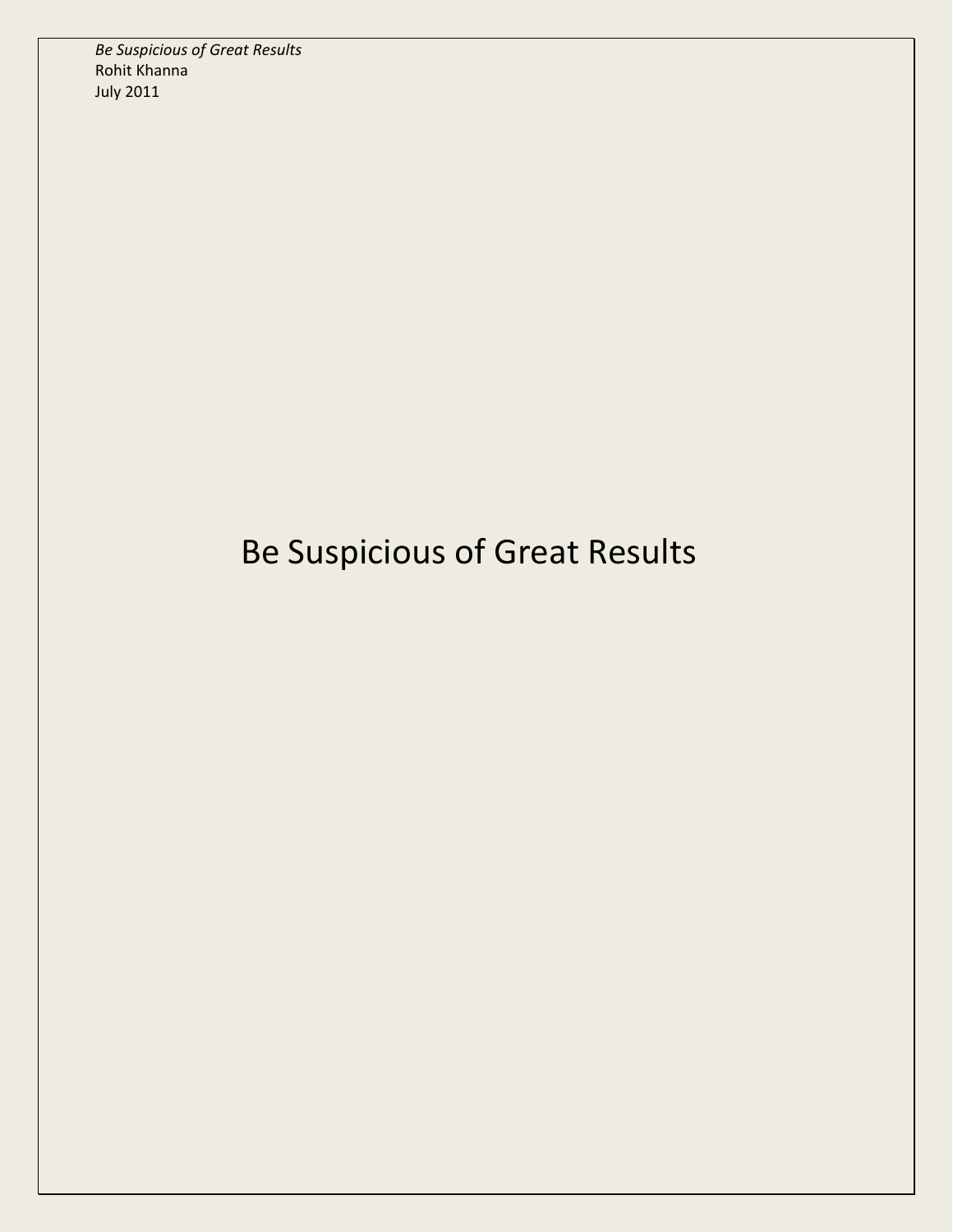*Be Suspicious of Great Results* Rohit Khanna July 2011

When I spend time with clients talking about results, the conversation invariably turns to the 'bad' results. We talk about missed revenue forecasts, lower-than-expected market share and/or out-of-control expenses. It's not hard to find a consultant or employee of a company who can make the time to discuss bad results. After all, if you're the employee it might mean the difference between having a job and not having one. And if you're a consultant, it could mean the difference between having a client and not having a client.

Around the end of a quarter or, certainly, around the end of a fiscal year, e-mails tend to fly furiously and boardrooms tend to be booked quickly to analyze trends, run rates and projections and to 'call the number' for the rest of the forward looking year. Typically, we can spot something early on when we look at why we're not doing well. Examining the 'bad' in our results is, well, in our human nature.

What about the 'great' results. How often do we spend discussing these? According to my observation—very little. Here's the thing: we can learn as much (if not more) about why things are going well as we can about why things aren't. The best managers and leaders are always suspicious of great results. They have what a former colleague of mine in the advertising business used to call 'healthy paranoia'.

The notion of an *over-attribution effect[1](#page-1-0)* is at play here. Not the textbook definition of overattribution bias or error but a slightly modified one. One might even, more pointedly, refer to this as a

self-serving bias<sup>[2](#page-1-1)</sup>.Here's what happens in business when we view great results: we tend to overattribute those results to our decision-making, our judgment and/or our insights. We tend to ignore the fundamental question of "Why are doing so well?" and we ignore or marginalize the situational factors that might be contributing to our success. As commercial leaders and front-line managers, we assume that we are doing well because we have the right strategy and the right execution. But what if that's not why we're doing well? The purpose of dissecting our great results is as much about validating our strategy and execution but it's also about ensuring that random and haphazard events have not played a disproportionately high role in our success. Did the competitive product launch get delayed by a quarter or two? Did a competitive product go on backorder? Was there a change (for better or worse) in the reimbursement or market access conditions that provided significant 'tailwinds' for our commercial success?

The other reason that it is imperative to dissect great results and outcomes is for *replication and/or imitation effect*. None of us are strangers to the concept of avoiding bad behavior that leads to bad results. In our personal lives, we replicate or imitate good behavior that leads to good results (if we exercise, we lose weight, if we sleep 8 hours a night, we have more energy). However, our experience and observation has been that we don't do this in workplace situations enough. Being suspicious of great results and forcing oneself or one's team to spend the requisite time asking "Why", is paramount in being able to replicate or imitate that strategy in other parts of the organization or to transfer learnings to other functional departments within the organization. Take the sales territory that has had significantly above-average results. We recognize and reward

<span id="page-1-1"></span><span id="page-1-0"></span> $1$  In social psychology, the fundamental attribution error (also known as correspondence bias or attribution effect) describes the tendency to over-value dispositional or personality-based explanations for the observed behaviors of others while under-valuing situational explanations for those behaviors.

<sup>&</sup>lt;sup>2</sup> A self-serving bias, sometimes called a self-serving attributional bias, refers to individuals attributing their successes to internal or personal factors but attributing their failures to external or situational factors